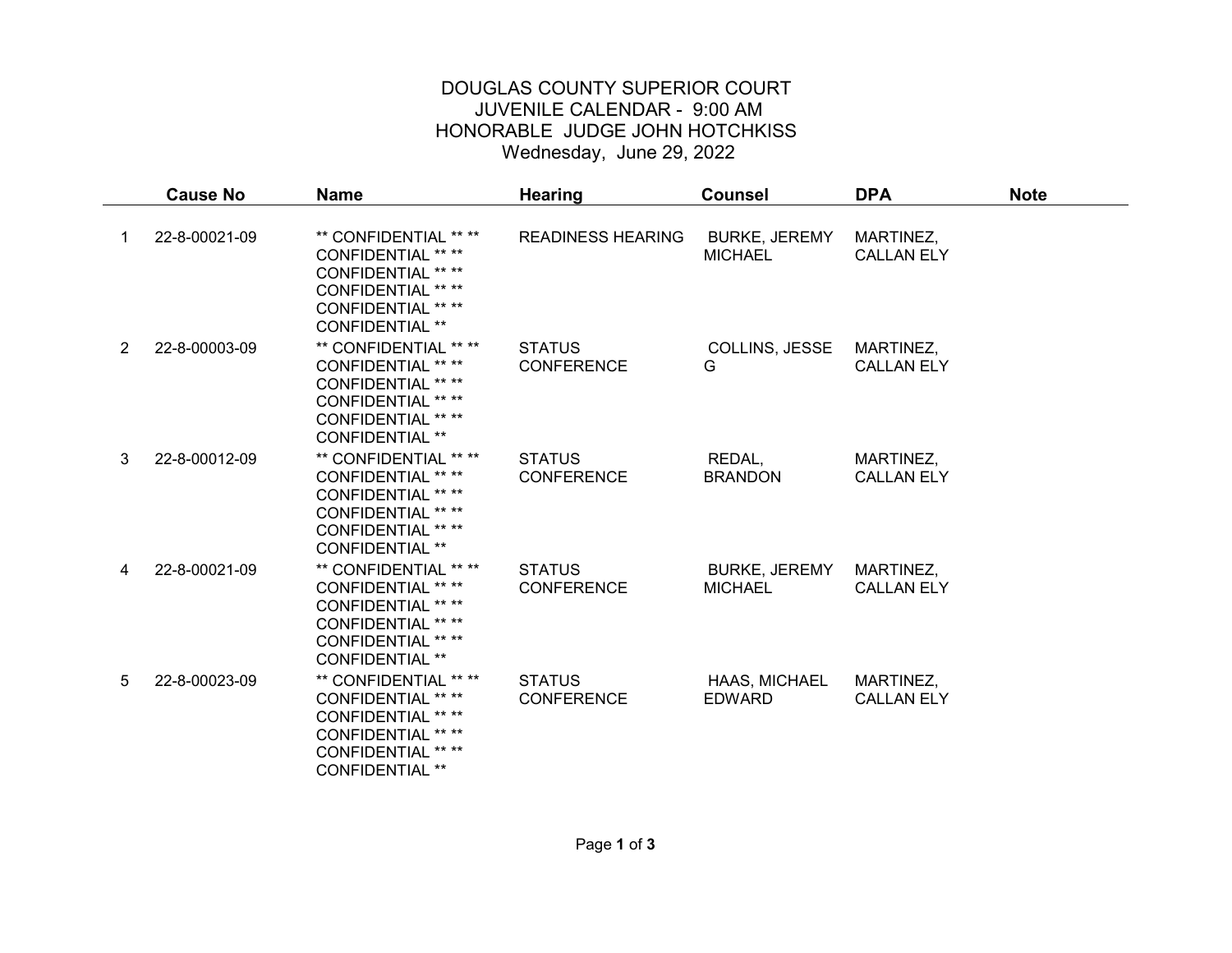## DOUGLAS COUNTY SUPERIOR COURT JUVENILE CALENDAR - 9:00 AM HONORABLE JUDGE JOHN HOTCHKISS Wednesday, June 29, 2022

|    | <b>Cause No</b> | <b>Name</b>                                                                                                                                                         | <b>Hearing</b>                     | <b>Counsel</b>                         | <b>DPA</b>                     | <b>Note</b> |
|----|-----------------|---------------------------------------------------------------------------------------------------------------------------------------------------------------------|------------------------------------|----------------------------------------|--------------------------------|-------------|
| 6  | 22-8-00026-09   | ** CONFIDENTIAL ** **<br>CONFIDENTIAL ** **<br><b>CONFIDENTIAL ** **</b><br>CONFIDENTIAL ** **<br>CONFIDENTIAL ** **<br><b>CONFIDENTIAL **</b>                      | <b>STATUS</b><br><b>CONFERENCE</b> | HOLEMAN,<br>JOSEPH A.                  | MARTINEZ,<br><b>CALLAN ELY</b> |             |
| 7  | 22-8-00030-09   | ** CONFIDENTIAL ** **<br><b>CONFIDENTIAL ** **</b><br><b>CONFIDENTIAL ** **</b><br><b>CONFIDENTIAL ** **</b><br><b>CONFIDENTIAL ** **</b><br><b>CONFIDENTIAL **</b> | <b>ARRAIGNMENT</b>                 | MURPHY, MICAH<br><b>DAVID</b>          | MARTINEZ,<br><b>CALLAN ELY</b> |             |
| 8  | 22-8-00033-09   | ** CONFIDENTIAL ** **<br><b>CONFIDENTIAL ** **</b><br><b>CONFIDENTIAL ** **</b><br><b>CONFIDENTIAL ** **</b><br><b>CONFIDENTIAL ** **</b><br><b>CONFIDENTIAL **</b> | <b>READINESS HEARING</b>           | <b>BURKE, JEREMY</b><br><b>MICHAEL</b> | MARTINEZ,<br><b>CALLAN ELY</b> |             |
| 9  | 22-8-00032-09   | ** CONFIDENTIAL ** **<br><b>CONFIDENTIAL ** **</b><br><b>CONFIDENTIAL ** **</b><br>CONFIDENTIAL ** **<br><b>CONFIDENTIAL ** **</b><br><b>CONFIDENTIAL **</b>        | <b>READINESS HEARING</b>           | COLLINS, JESSE<br>G                    | MARTINEZ,<br><b>CALLAN ELY</b> |             |
| 10 | 22-8-00034-09   | ** CONFIDENTIAL ** **<br><b>CONFIDENTIAL ** **</b><br><b>CONFIDENTIAL ** **</b><br><b>CONFIDENTIAL ** **</b><br><b>CONFIDENTIAL ** **</b><br><b>CONFIDENTIAL **</b> | <b>PRELIMINARY</b><br>APPEARANCE   | REID, DEREK<br><b>JOHN</b>             | MARTINEZ,<br><b>CALLAN ELY</b> |             |